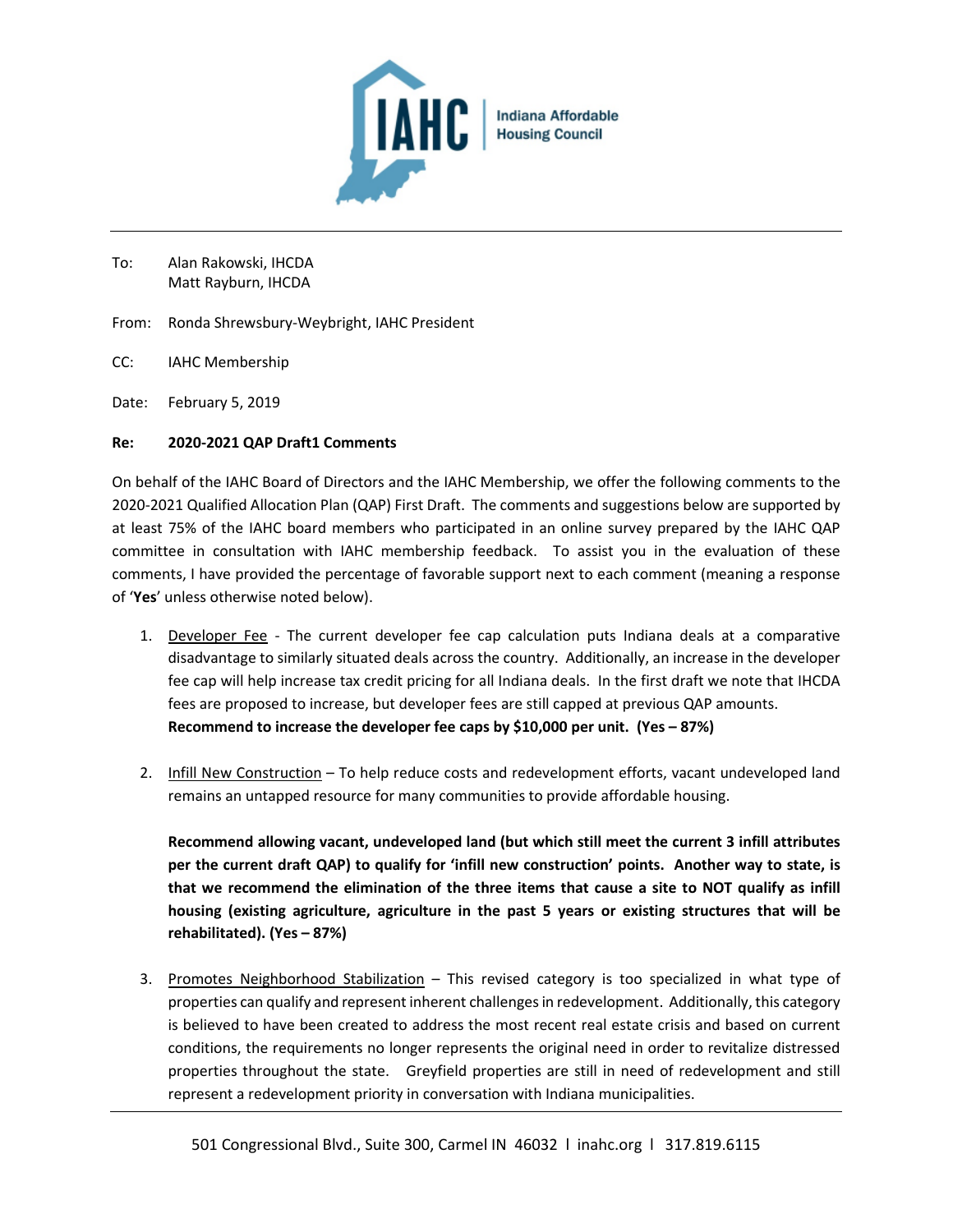

**We gave the three options for review:** 

- **a) Adding Greyfield option back to the category;**
- **b) eliminating this category in its entirety; or**
- **c) leave as currently proposed in the first draft?**

### **Although consensus was not reached on an individual choice, 87% selected either a or b.**

4. Community Revitalization Plan – The plan requirement no longer is a competitive advantage and all applications receive these points. Additionally, local units of government are required to adopt for full points. Similar to the Local Unit of Government Notification that was removed from the 2018- 2019 QAP, giving LUGs the ability to control points allows NIMBY to control development locations.

### **Recommend the elimination of the Community Revitalization Plan scoring category. (Yes-80%)**

5. Tax Credit per Unit/Bedroom – Ranking this category across all applications favors preservation deals. Historical data referenced by IHCDA was not provided. IAHC membership did not support the category as written in the last QAP, but without a complete overhaul there is concern the category as revised is not an improvement.

# **Recommend reverting back to 2018-2019 QAP by dividing the developments into previous categories of NC/Rehab/AR (Yes-87%)**

6. Internet Access – There is too much similarity between the criteria for 3 points vs 2 points. While we believe the operation cost to competitively score in this category presents a great stress to developments, we do feel the revision of the 2-point category would allow some likely rural/smaller deals to remain competitive while providing quality internet access to its tenants.

**Recommend revising the 2-point category requirement to be: Applicant commits that each unit will be provided with the necessary infrastructure for the resident to obtain high-speed internet/broadband service at their cost, but the clubhouse will provide free Wi-Fi for residents? (Yes-100%)** 

**Recommend if to be awarded 3 points, provide a line item on the operational expenses to show expected costs supporting the score selection. (Yes-87%)**